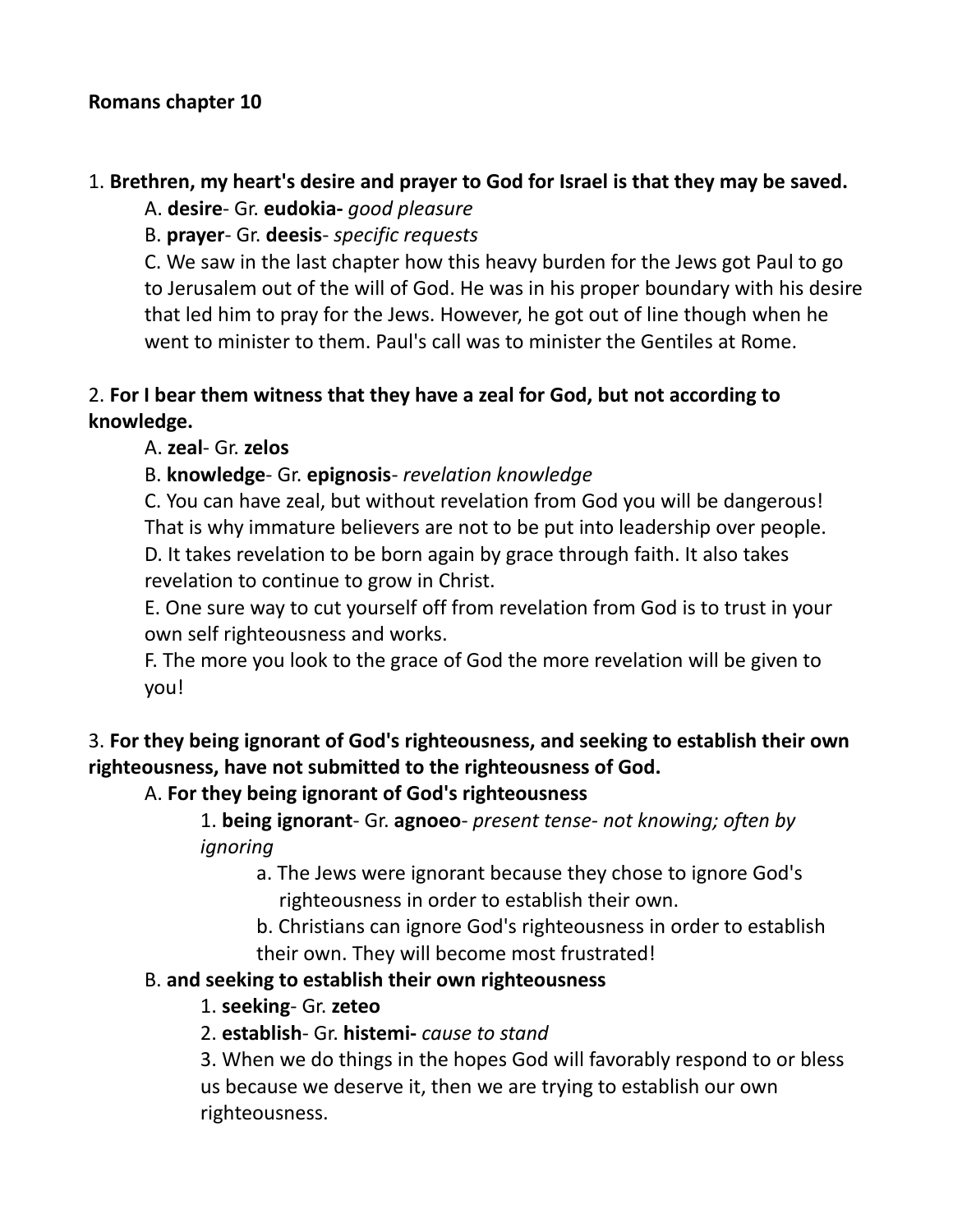4. A grace oriented Christian does good works not because they are trying to deserve things from God. They do them because it is their nature in Christ to do them!

#### C. **have not submitted to the righteousness of God**

1. **not submitted**- Gr. **ou hupotasso**- *not arranging themselves under; insubordinate*

2. When someone trusts in their own works and righteousness they are insubordinate to God. Legalists will preach how you must submit to God's holy standards all the while they are the greatest offenders of God's perfect standard and are insubordinate to Him!

3. We submit to God's righteousness by faith. Faith towards God is submission to Him.

4. Every part of our lives will be made right by faith in God's Word.

#### 4. **For Christ** *is* **the end of the law for righteousness to everyone who believes.** A. **Christ is the end of the law for righteousness**

#### 1. **end**- Gr. **telos**- *end goal*

a. Christ is the end goal of the law. The law was a shadow that was cast by Christ. The law was a teacher for the need of and of the person of Christ.

#### B. **to everyone who believes**

1. **everyone**- This goes against the teaching of ultra sovereignty where only a few chosen get to be saved and all others have no choice in being damned.

#### 2. **believes**

a. Often chapter nine of Romans is taken out of context of the flow of the book. Chapter nine deals with God sovereign choice of the way of salvation-through Christ. God is free to accept or reject any that meet or fails to meet His prearranged stipulation for salvation. b. Chapter nine focuses on God's choice of grace, but chapter ten focuses on man's response of faith.

c. Everyone who believes in Christ will obtain righteousness. This is not just for a chosen few.

#### 5. **For Moses writes about the righteousness which is of the law, "THE MAN WHO DOES THOSE THINGS SHALL LIVE BY THEM."**

## A. **For Moses writes about the righteousness which is of the law,**

- 1. This is a quote from [Lev. 18:5]
- B. **The man who does those things shall live by them.**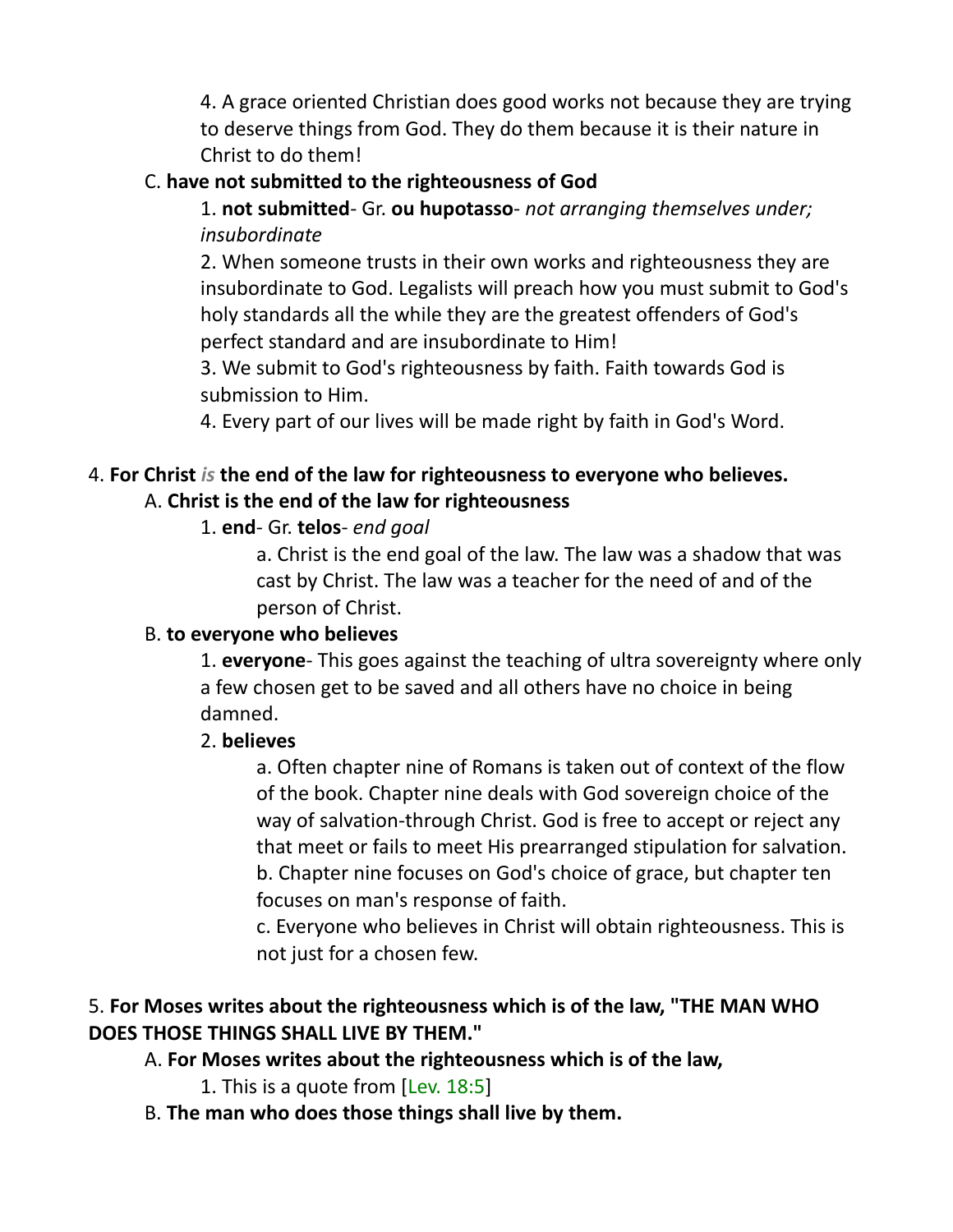1. The law could only keep you alive if you could keep it flawlessly and consistently. However, it could not impart life. [Gal. 3:21] The problem with men though under the law was that they were spiritually dead! The law could not give them life. Only the living Christ can give life to people. On the creator can create new life! [Rom. 4:17]

6. **But the righteousness of faith speaks in this way, "DO NOT SAY IN YOUR HEART, 'WHO WILL ASCEND INTO HEAVEN?' " (that is, to bring Christ down** *from above***)** 

#### A. **But the righteousness of faith speaks in this way**

- 1. **righteousness of faith** this is God's righteousness
- 2. **speaks** notice that righteousness speaks; Christ is our righteousness and He speaks. Man's righteousness is dead and lifeless. God's righteousness is alive and life giving!

#### B. **Do not say in your heart**

1. Faith functions from speaking from the heart. Before we are told what we should speak from our heart in  $[Romans 10:9-10]$  we are first told what not to speak from our heart.

## C. **Who will ascend into heaven (that is, to bring Christ down from above)**

- 1. **ascend** Gr. **anabaino** *to step up*
	- a. This is much like Jacob's ladder in the OT. [Gen. 28:12]This ladder did not represent man's need to climb to God. Jesus said that He Himself is the ladder to God. To simply receive Christ means you are connected to God!
	- b. It is ludicrous to think that mere man could ascend into heaven itself by themselves. This shows the utter folly of man trying to be justified and saved by their own works.

#### 2. **that is to bring Christ down from above**

- a. There is no need to do this because Jesus came willingly Himself by way of the incarnation. We don't have to try to get God more interested in our daily lives than He already is! We don't have to inform the Lord and get Him to come down to earth and do something about our problem. He already knows your problem and already got involved! Jesus already came down to earth and took your problem onto Himself on the cross and removed it and has given you all the assets of God. They are received by faith!
- b. On Jacob's ladder angels were ascending and descending. When Jesus likened this ladder to Himself He also said the angels are ascending and descending on Him. [John 1:51] You would think that they would first descend and then ascend back. However, it is the other way around in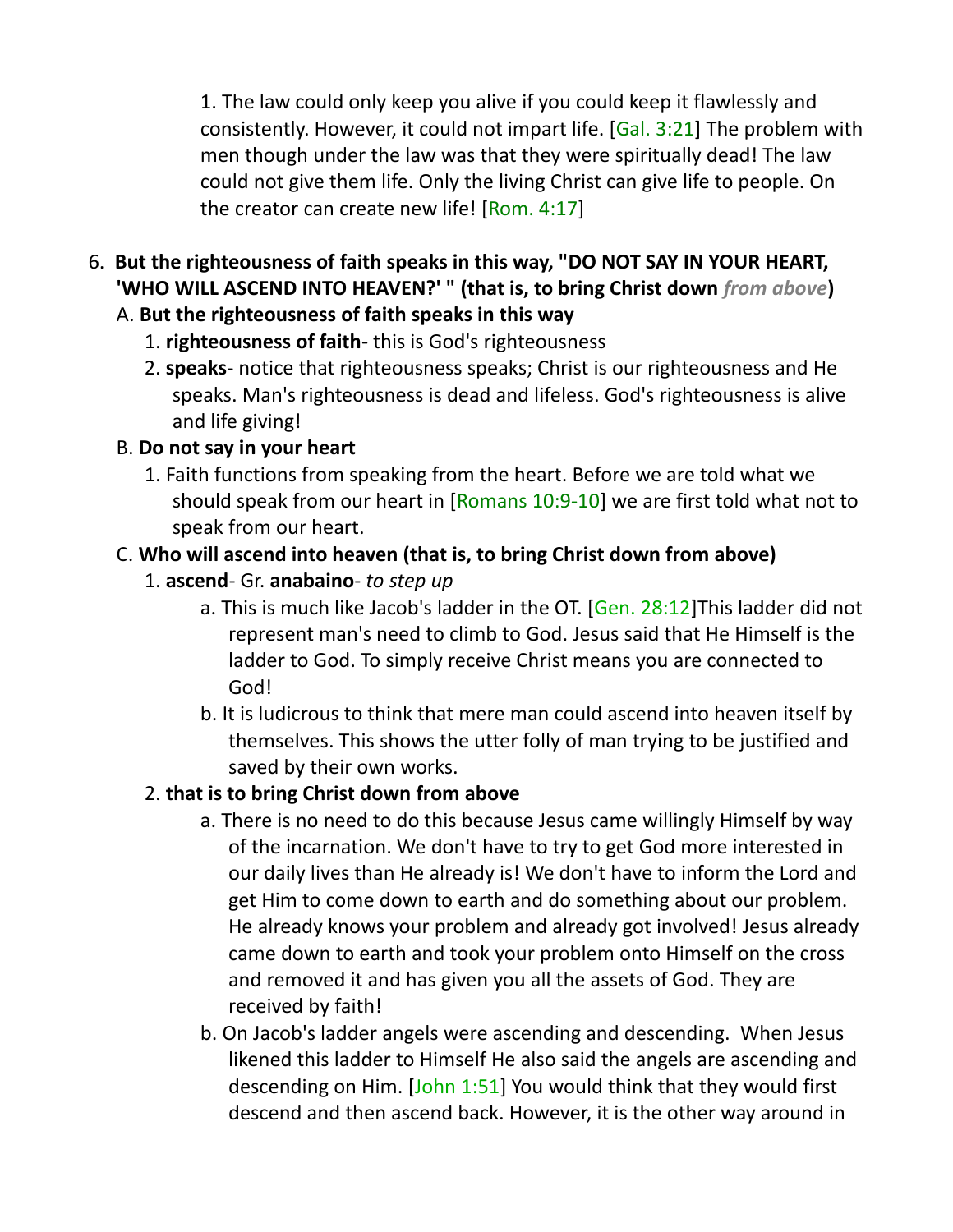both cases in OT and NT. Here we see the same thing in Romans. First it is asked who shall ascend and then who shall descend.

- c. Christ first descended from God and by His finished work He joined Himself to us. When He rose from the dead He took us with Him into the very presence of God! That is where we are now! We do not need to climb up to heaven. We are there now. We pray from that place and receive from that place! We often think we are praying from earth. No, we are praying at the right hand of God Himself in the Heavenlies!
- d. The point is that God Himself did this work. That is called grace. We do not have to do what God has already done! Our only response should be is faith.

#### 7. **or, " 'WHO WILL DESCEND INTO THE ABYSS?' " (that is, to bring Christ up from the dead).**

#### A. **or, who will descend into the abyss?**

- 1. **descend** Gr. **katabaino** *to step down*
	- a. Again this is a picture of a ladder. The previous verse the ladder is climbed, but this verse the ladder is descended.
- 2. **abyss** Gr. **abussos** *the abyss*. KJV translates this as the deep. NKJV Abyss is a transliteration of the actual Greek word.
	- a. There were three compartments under the earth before Jesus died and rose again. There was Hades- hell [Luke 16:23] , Paradise [Abraham's bosom]- believers were there [Luke 16:22], and lastly the abyss- where fallen angels are chained until the last day.[Rev. 9:11, 2 Pet. 2:4, Jude 6]
	- b. Jesus visited all three compartments after He died. He descended into the lower **PARTS** of the earth. [Eph. 4:9] Jesus suffered in Hades but was quickened. [Acts 2:27, 24, 1 Pet. 3:18- Gr. made alive IN spirit] He then went to the Abyss and proclaimed the doom [1 Peter 3:19- Gr. **kerusso**- herald *a message*, not **euanglizo** *to preach the good news*!] upon the angels there, and then went to Paradise and took captivity captive and took paradise into the third heaven.  $[Eph. 4:8, 2 Cor. 12:4]$ There is now only two compartments under the earth- Hades and the Abyss. Paul said that paradise is now in the third heaven.

#### B. **that is, to bring Christ up from the dead**

- 1. We do not have to bring Christ up from the dead because the Father has already done that for us. Grace is what God has already done for us! Often we try to do by our works what has already been done by grace. This frustrates grace and end up frustrating us as well!
- 2. This chapter shows that our faith rests upon what has already been done for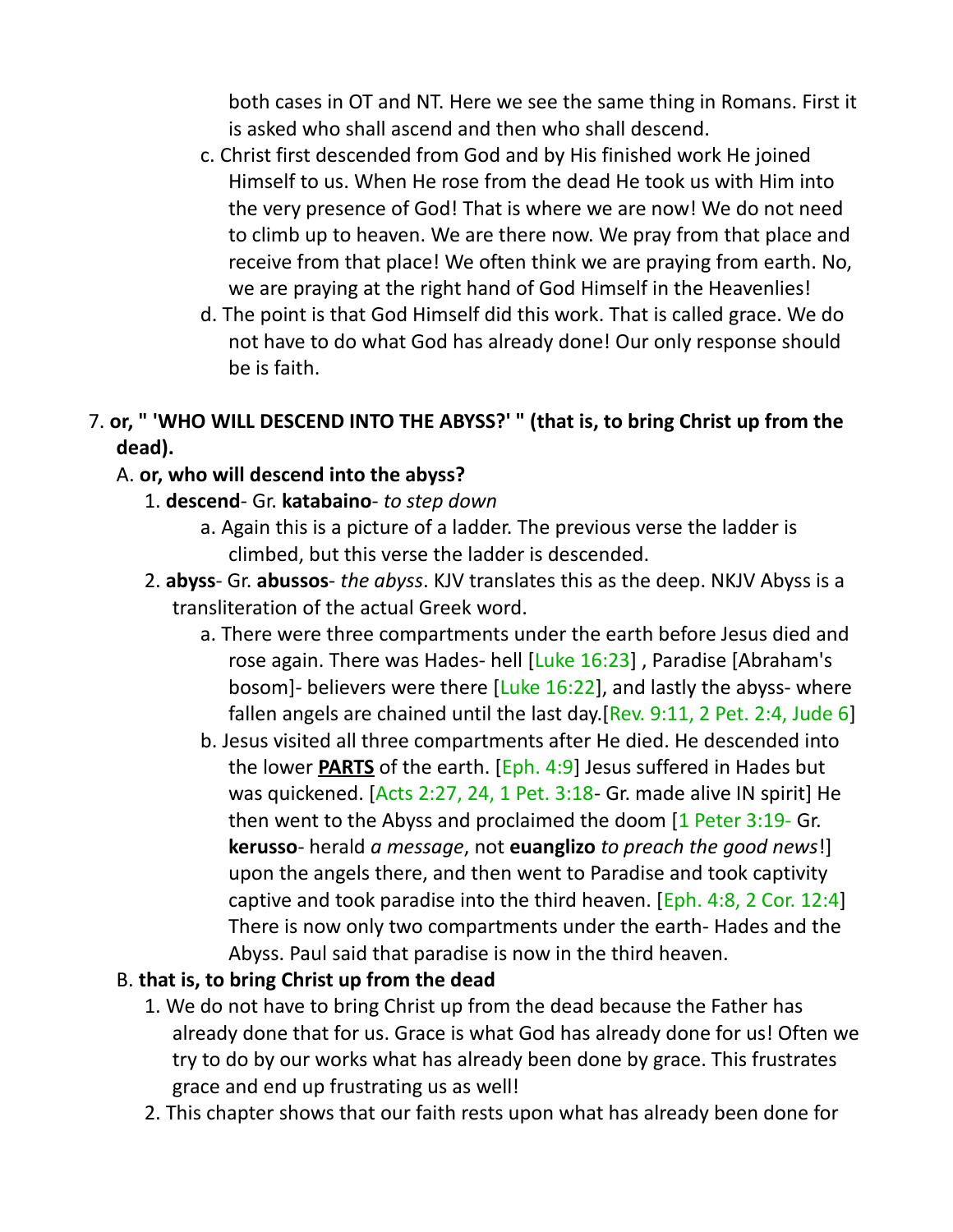us. Religious Israel tried to accomplish by works what was already been done by grace. This is why God has rejected religious Israel and has accepted the believing Gentiles.

#### 8. **But what does it say? "THE WORD IS NEAR YOU, IN YOUR MOUTH AND IN YOUR HEART" (that is, the word of faith which we preach):**

## A. **But what does it say?**

1. Again the righteousness of God speaks. To walk in faith we must speak. We cannot operate in faith and righteousness and keep silent!

#### B. **the Word is near you, in your mouth and in your heart**

- 1. **Word** Gr. **rhema** *the spoken word* [logos]
- 2. Here we see both grace and faith.
	- a. **the Word is near you** God's grace
	- b. **in your mouth and in your heart** this is our response of faith
- 3. God has come near to us in Christ. We receive of Christ by faith. The principle of faith is governed by believing the Word in our heart and by speaking the Word out of our mouth.

## C. **that is, the word of faith which we preach**

- 1. **word** Gr. **rhema** *the spoken word* [logos]
- 2. **preach** Gr. **kerusso** *to herald a message*
- 3. The message of faith is that God has already performed all for us and we need to believe it in our heart and speak it out of our mouth. Jesus said it is finished but have we said that? We need to speak from our heart the finished work of Christ!

# 9. **that if you confess with your mouth the Lord Jesus and believe in your heart that God has raised Him from the dead, you will be saved.**

## A. **that if you confess with your mouth the Lord Jesus**

- 1. **confess** Gr. **homologeo** *from homo-same; logeo- to speak- speak the same thing*.
	- a. All of heaven confesses the Lord Jesus. Each person on earth must choose to say the same thing from their heart.
- 2. **Lord Jesus** Gr. **kurios iesous-** *Lord Jesus NOT Jesus as Lord!!*
	- a. Much damage has been made by mistranslating or even misquoting this verse. Many read or quote this verse to say that we need to confess with our mouth Jesus **AS Lord**. This is error. What is implied in this reading is that we must make Jesus the Lord of our life before we can get saved. What is implied is that to be saved you must declare Jesus Lord over every area of your life. This is not what this verse is saying.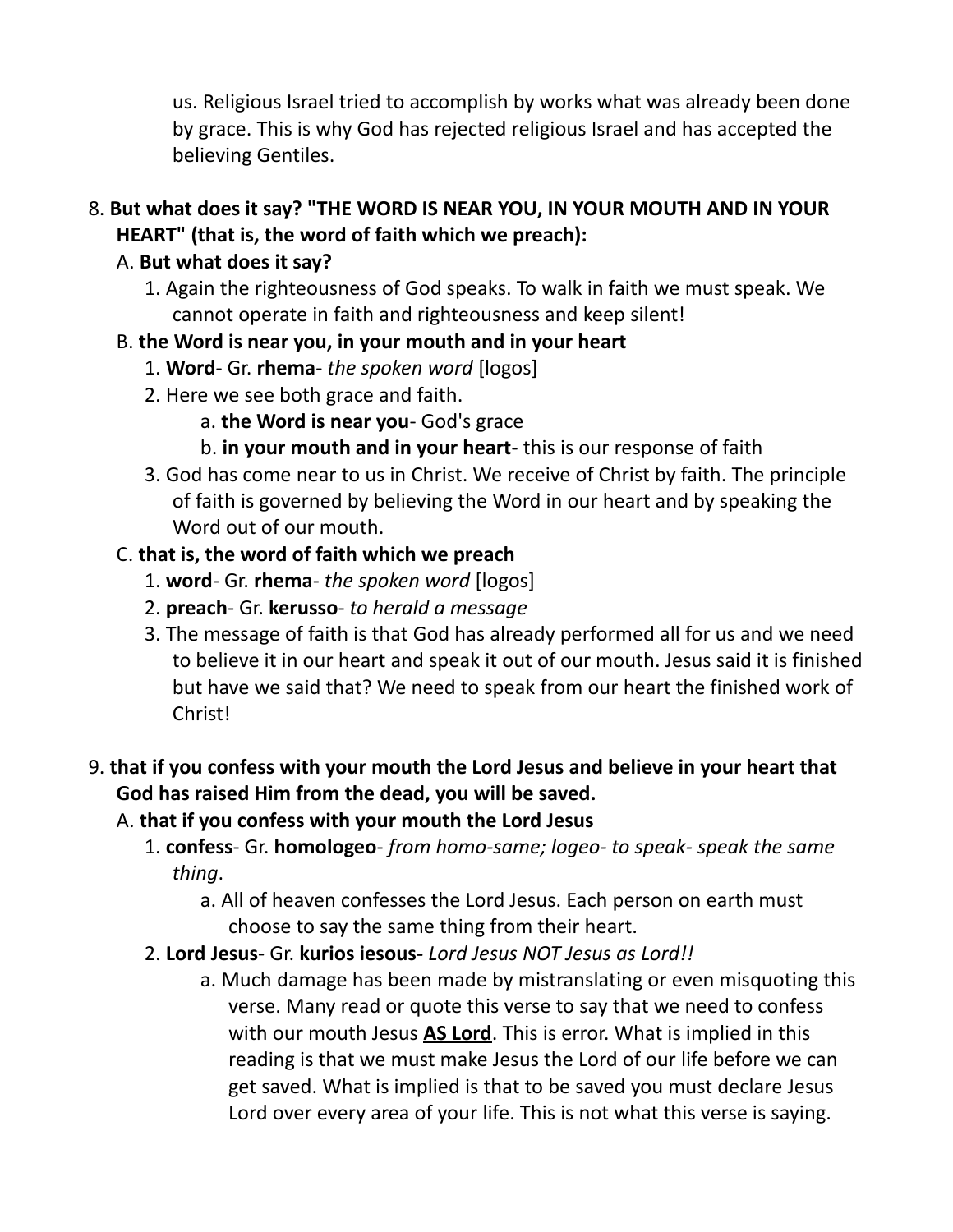Salvation is a gift, not something God promises in response to the your promise of total surrender of every area of your life. This is called "Lordship salvation" and it takes the free gift out of grace and takes the focus off the person of Christ and what He has done onto to you and your surrender or what you promise to do for the Lord.

- b. Now receiving the gift of salvation leads to discipleship which is where Jesus becomes Lord of more and more of your life as you receive revelation knowledge. However, initial salvation has nothing to do with performance or a promise of performance. It is about believing in who Jesus is and what He has done. When we do this we are born again and the life of Jesus is deposited within our spirit. This new life will begin to make in roads in our desires and behavior as we renew our mind to the New Covenant Word.
- c. This verse is really about confessing **WHO JESUS IS AND WHAT HE HAS DONE**, rather than a promise of what you will do for Him in surrender.
- d. We are to confess the **LORD JESUS, not Jesus AS LORD**. What is significant about the title the **LORD JESUS**? Jesus is both God and man. He is the Lord from heaven, but He became flesh and was born of a virgin and given the earthly name of Jesus. The Lord Jesus are the titles of His Deity and humanity. You cannot confess the Lord Jesus and deny His full Deity or His full humanity.

#### B. **and believe in your heart that God raised Him from the dead.**

- 1. The previous sentence deals with who Jesus is- the God man, and this sentence deals with what He did for us. He died on the cross, was buried, and rose bodily from the dead. He was resurrected, not merely raised from the dead. Some had been raised from the dead in the OT and in Jesus' ministry, but Jesus is the only human to ever be resurrected from the dead never to die again!
- C. **You will be saved-** Gr. **sozo** *wholeness and deliverance for the whole man*. These are the conditions of salvation. **ANYONE** who meets them will be saved. If so they are chosen by God. If so they are a vessel of mercy. God does not choose people and then makes them believe. God has sovereignly chosen the way of salvation- through the Lord Jesus, and the mode of salvation which is faith and confession in Him. It is up to every man to decide to abide by God's conditions of salvation or not. It is man who ultimately seals his fate, not God.

#### 10. **For with the heart one believes unto righteousness, and with the mouth confession is made unto salvation.**

A. **For with the heart one believes unto righteousness**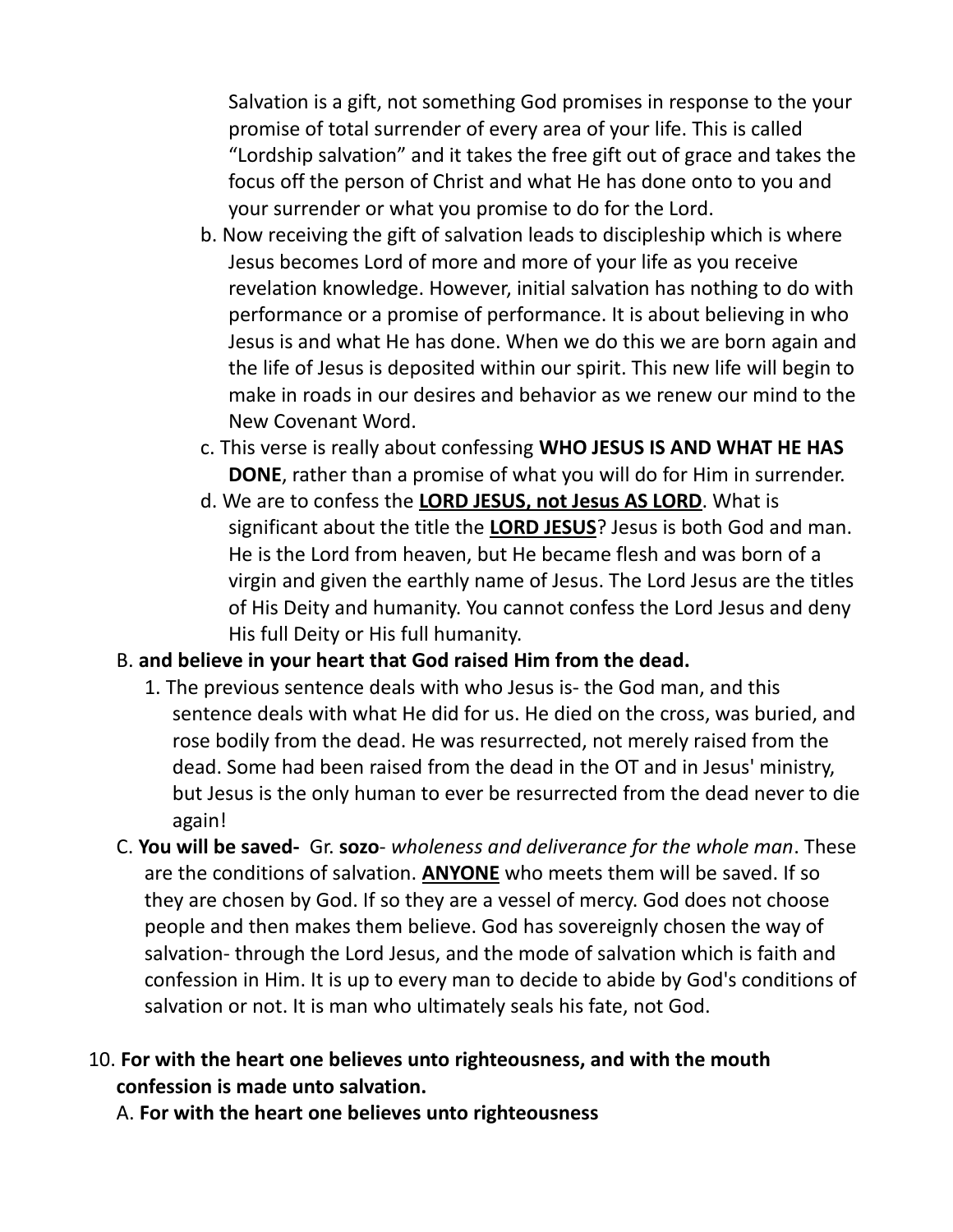- 1. **unto** Gr. **eis** *into* Man believes into righteousness. Calvinists teach that God first makes a man righteous and causes them to be born again in order that they would believe upon Christ. Here we see that one believes into righteousness. Some teach that God will regenerate a chosen person and then causes them to believe upon Christ. This is error. Scripture says that one is sealed with the Holy Spirit AFTER believing in Christ. [Eph. 1:13]
- 2. **righteousness** Gr. **diakaiosune** *the state of being as you ought to be*
	- a. This is both a legal standing before God and an imparted state in our reborn spirit. Imparted righteousness in our spirit will begin to work itself into our soul and body when we renew our mind and operate in faith.
- B. **and with the mouth confession is made unto salvation**
	- 1. **confession** Gr. **homologeo**
	- 2. **unto salvation** Gr. **eis soteria** *into a condition of wholeness, safety, health, prosperity, and deliverance.*
		- a. Confession brings us into salvation- healing, deliverance, wholeness, prosperity.
		- b. Believing in our heart makes us right with God vertically, but confession of our faith out of our mouth releases salvation into our horizontal natural lives. It is important that we confess the Word with our mouths to see the salvation of the Lord in our natural lives!

#### 11. **For the Scripture says, "WHOEVER BELIEVES ON HIM WILL NOT BE PUT TO SHAME."**

- A. **Whoever** Again we have a term for the all inclusive invitation to God for salvation. Four times in this chapter we have the inclusivity of the gospel to all people who will believe.
	- 1. vs. 4- "everyone who believes"
	- 2. vs. 11- "Whoever believes"
	- 3. vs 12- "rich unto all who call upon His name"
	- 4. vs. 13- "whoever calls upon Him"
	- 5. If God only makes certain people believe on Him and others cannot believe, these terms "everyone, whoever, and all" are useless and fraudulent!
- B. **put to shame** Gr. **kataischuno** *utter shame*
	- 1. This is a quote from [Isa. 28:16]- which says those that believe upon him will not make haste- *as running away in fear*.
	- 2. Shame makes us run and hide. Faith in Jesus will never make us be ashamed or afraid of the punishment of God. Legalism always leads to shame, hiding, and fear of punishment. Put your faith in the perfect performance of Jesus in your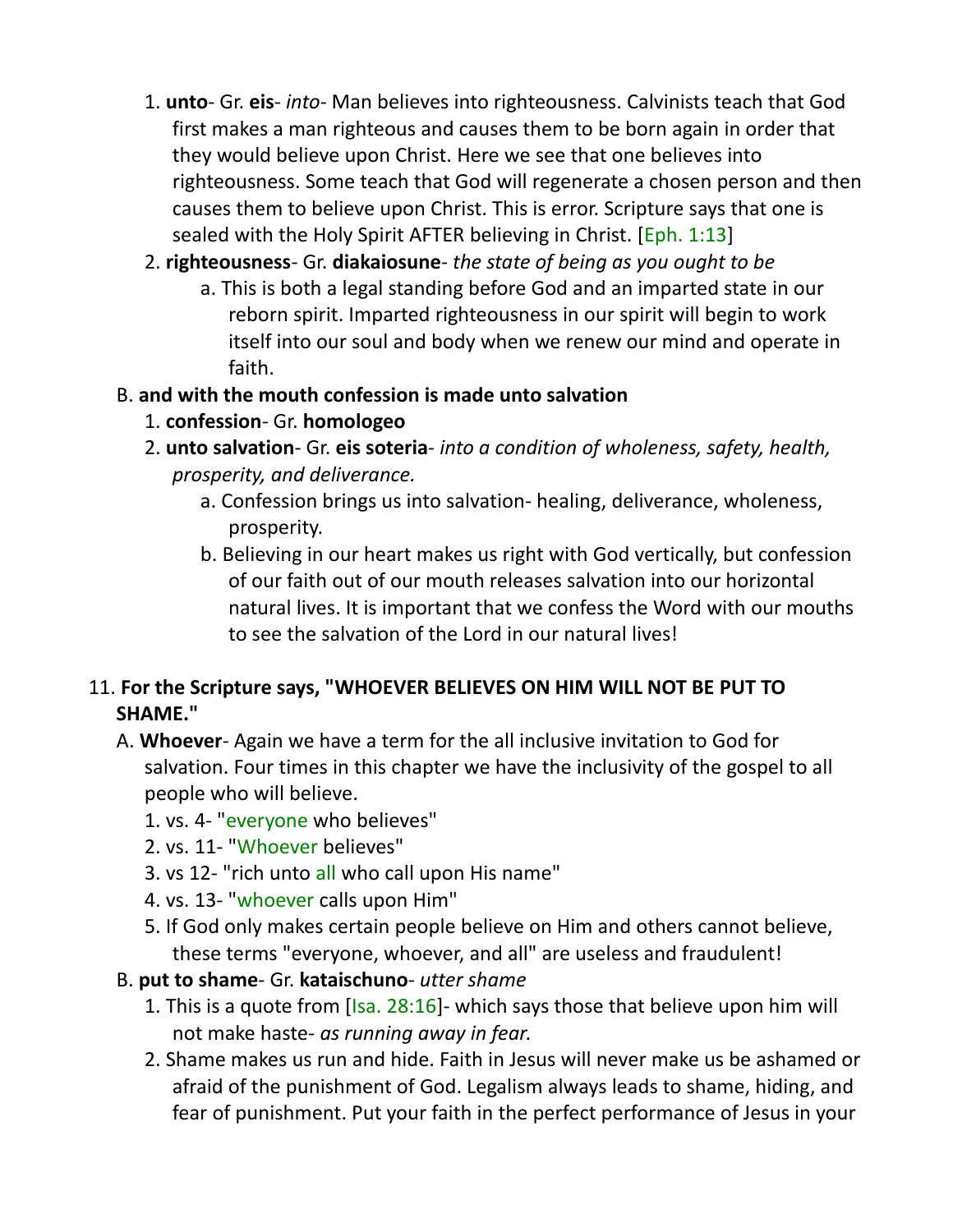behalf and you will be filled with a calm confidence, peace with joy!

- 12. **For there is no distinction between Jew and Greek, for the same Lord over all is rich to all who call upon Him.**
	- A. **For there is no distinction between Jew and Greek**
		- 1. **distinction** Gr. **diastole** *what is set apart*
		- 2. Some would teach that God treats the Jews differently than other races when it comes to salvation. This verse says that is not true. There is no distinction between the two in God's eyes. Both are sinners but both have equal opportunity to God's riches if they meet the requirement of faith in His grace.

# B. **for the same Lord over all is rich**

- 1. This is the stipulation of grace. God is rich to all, not based upon our goodness, but His goodness!
- 2. **rich** Gr. **plouteo** *is affluent in resources so that he can give blessings of salvation to all.*
- 3. God is affluent in resources and freely gives them to those who call upon Him in faith. [Rom. 8:32] These riches are not given to those who beg in unbelief.

## C. **to all who call upon Him**

1. Here is the stipulation of faith. We must call upon Him.

## 13. **For "WHOEVER CALLS ON THE NAME OF THE LORD SHALL BE SAVED."**

A. **Whoever-** Again this is a word of inclusiveness not selectivity!

1. This speaks of who can be saved. Everyone, not a select few! This word speaks of God's grace which is open to all.

## B. **calls on the name of the Lord- Jesus!**

1. This speaks of how we can be saved. It is by faith in the Lord Jesus!

## C. **shall be saved**

1. This is the sure results of faith in God's grace which is salvation!

14. **How then shall they call on Him in whom they have not believed? And how shall they believe in Him of whom they have not heard? And how shall they hear without a preacher?**

## A. **How then shall they call on Him in whom they have not believed?**

1. Here we see that calling on the name of Jesus is an exercise of faith.

## B. **And how shall they believe in Him of whom they have not heard?**

1. Here we see that faith comes from the exercise of hearing.

## C. **And how shall they hear without a preacher**

- 1. Here we see that hearing is a result of the exercise of preaching.
- 2. **Preacher** Gr. **kerusso** *this is a verb in Greek, not a noun- translate heralding*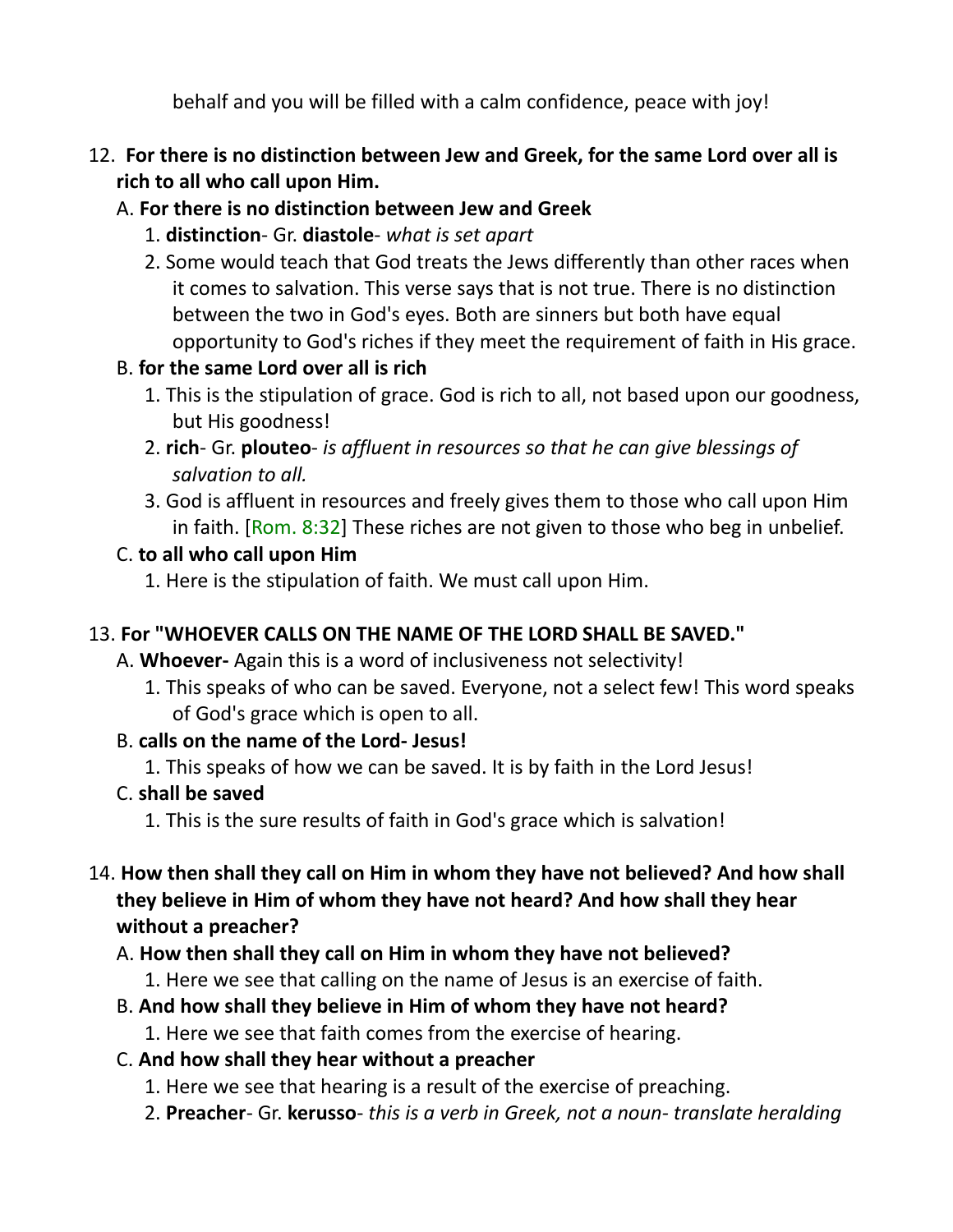*or preaching.*

- 3. Notice the progression- preaching, hearing, believing, calling upon the Lord, shall be saved. Calvinist doctrine gets it backwards. They say that God saves someone, and then causes them to believe and call upon Him.
- 15. **And how shall they preach unless they are sent? As it is written: "HOW BEAUTIFUL ARE THE FEET OF THOSE WHO PREACH THE GOSPEL OF PEACE, WHO BRING GLAD TIDINGS OF GOOD THINGS!"**

# A. **And how shall they preach unless they are sent?**

1. He we see that preaching is a result of sending. Universalism takes the need for sending preachers out of the equation. Universalism teaches that everyone is already saved. Why send? Why preach? Why hear? Why believe? Why call upon the Lord if everyone is already saved?

## B. **As it is written: "How beautiful are the feet of those who preach"**

- 1. **beautiful** Gr. **horaios** *belonging* to the right *hour* or *season* (*timely*). Grace preaching is right for this season and dispensation of grace.
- 2. This is a quote from [Isaiah 52:7]. In Isaiah the feet spoken of belongs to the Messiah. Here we see it refers to Christian ministers. In the New Covenant we are His body. We are His feet! We are His hands!
- 3. Often we pray and ask the Lord to do this and to do that. How is He to do it without a body in the earth? The Lord must act through His body on the earth. His feet are beautiful! You might be a foot in the body of Christ, but your are beautiful and you are called to carry the everlasting gospel of peace to the ends of the earth!

## C. **the gospel of peace**

- 1. Many feet of those who preach are not beautiful. Why? It is because they preach the wrong message! Instead of preaching the gospel of peace, they preach a gospel of hostility.
- 2. The good news is that through the blood of the cross all our sins, debts, and offenses against God have been paid in full! All wrath has been exacted in the body of Jesus. Everything contrary between man and God was nailed to the cross and removed. Now we have reconciliation made through Christ! Our message should be that God is not mad at you. He is not even in a bad mood! He loves you and made a way of perfect harmony if you will just believe and receive!
- 3. Unfortunately what is being taught by many is, "God is mad at you. He is angry at your many sins. If you will straighten up and repent of all your evil doings and get your act together He might receive you. I said might..."
- D. **who bring glad tidings of good things.**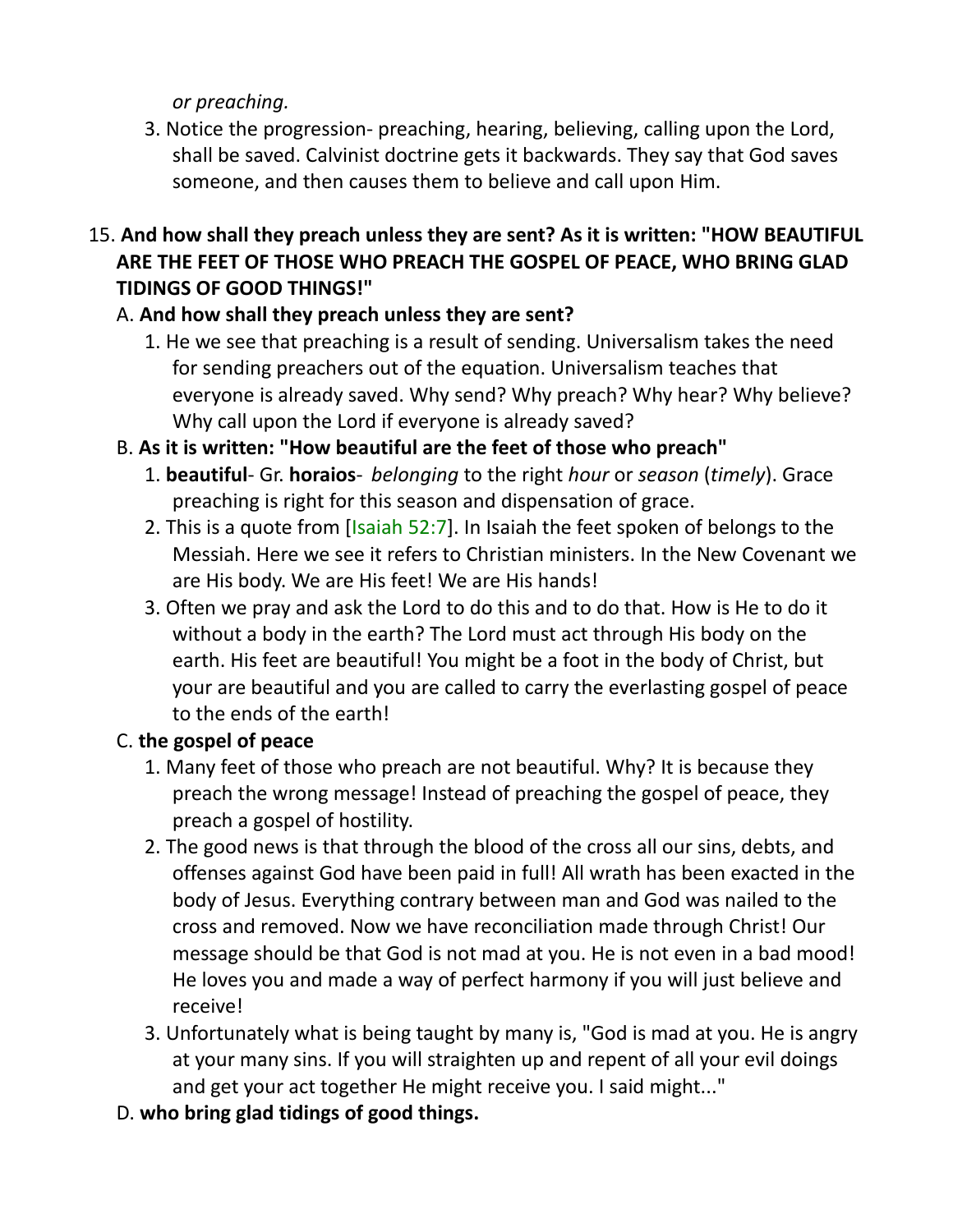- 1. **bring glad tidings** Gr. **euaggelizo** *to preach the good news*
- 2. **good things** Gr. **agathos** *divine good*
- 3. We should be preaching the good news of good things! God is a good God! He only has good plans for you! He only has good things to give you! He is good and wants to be good to you right now!! This is what needs to be preached to sinner and saint.
- 4. We often will preach good news of good things to sinners, but when they get saved they only hear bad news! They hear about all the things they need to stop doing so God will bless them. They hear about all the things they need to start doing to receive good things from God. NO! A thousand times NO! The gospel is the good news of good things offered by grace and received by faith! This needs to be preached to sinner and saint. As you have received Christ the Lord, **SO CONTINUE TO WALK IN HIM- by grace through faith**!! [Col. 2:6]

# 16. **But they have not all obeyed the gospel. For Isaiah says, "LORD, WHO HAS BELIEVED OUR REPORT?**

# A. **But they have not all obeyed the gospel**

- 1. **obeyed** Gr. **hupakouo** *to submit to what you hear*
	- a. In the NT obedience is connected to believing. Obedience in the NT is submitting and acting on what you hear. NT faith is a reliance upon what you hear that leads to action.
	- b. In the NT the terms believe and obey are interchangeable. [Rom. 1:5, Rom. 2:8, Rom. 16:26, Gal. 3:1, Gal. 5:7, 2 Th. 1:8, Heb. 5:9, 1 Pet. 4:17]
- 2. **gospel** Gr. **euagglion** *the good news*
- 3. God offers salvation to all because Christ died for all. However, not all obey or believe the gospel. Not all accept God's terms for salvation.
- B. **For Isaiah says, "Lord, who has believed our report?**
	- 1. Here we see the term "obey" and "believed" interchangeable in the same verse! Paul says not all obeyed, for who has believed...
	- 2. **report-** Gr. **akoe** *a thing heard, oral instruction, report*
	- 3. Again we see the balance between Romans chapter 9 and Romans chapter 10. If you take chapter 9 and divorce it from chapter 10 you are left with false doctrine. Chapter 9 deals with God's sovereign choice of the way of salvationthrough Christ. Chapter 10 deals with God's sovereign choice of the mode of salvation which is man's response to grace, which is faith. God accepts or rejects anyone by these terms.

# 17. **So then faith** *comes* **by hearing, and hearing by the word of God.**

A. **faith comes by hearing**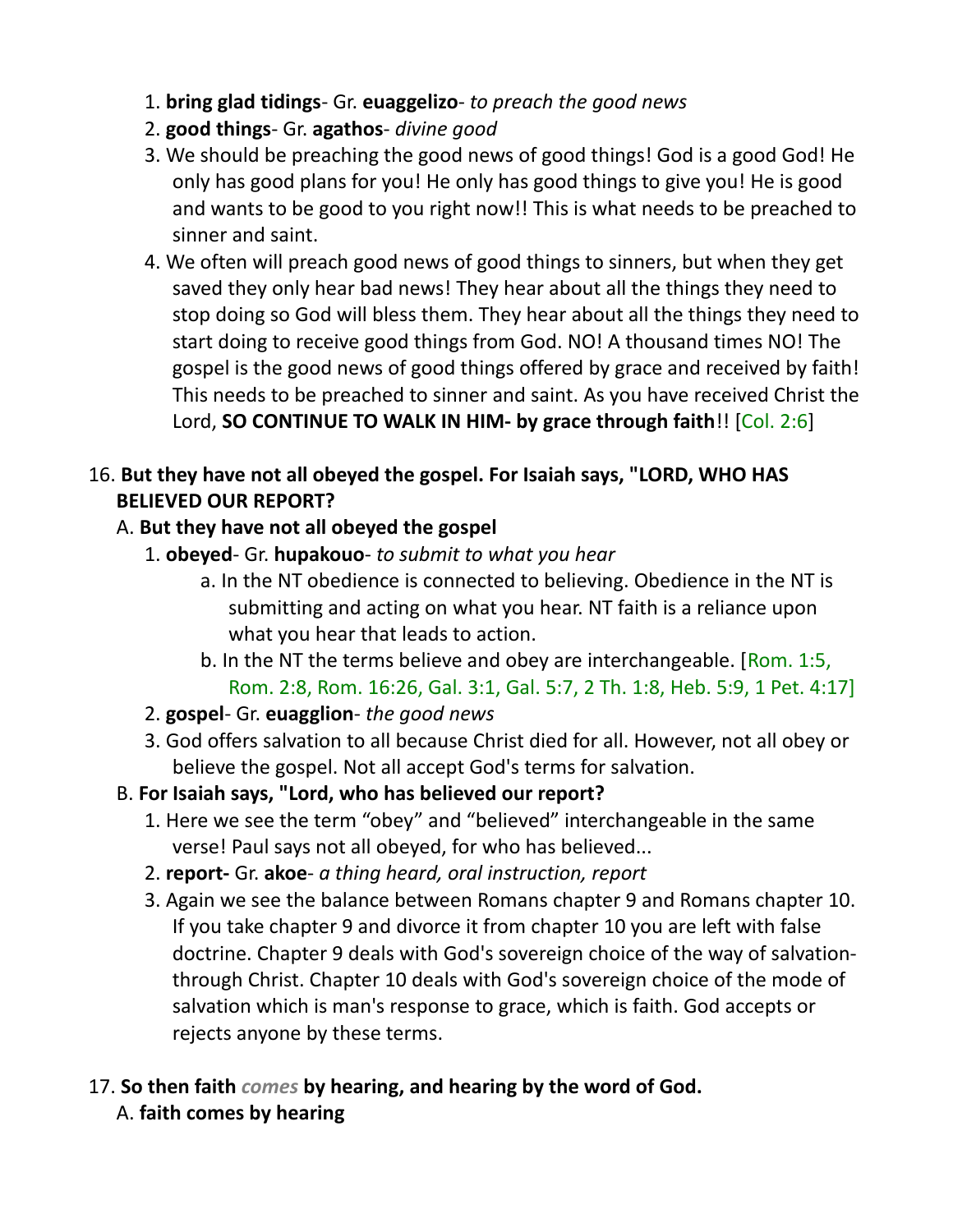- 1. **hearing** Gr. **akoe** *same word translated as report in the last verse*. Faith comes by hearing God's report.
- 2. This hearing is not just physical hearing. It is the hearing of the heart. You could sign language the gospel to a deaf person and they could hear it with their heart and be saved!

#### B. **and hearing by the word of God**

- 1. **word** Gr. **rhema** *spoken or communicated word*. This is not logos which is the whole counsel of the Word- the Bible, but the part of it that is spoken and communicated to the heart of man.
- 2. **of God** the best and earliest manuscripts say the "**word of Christ**". This means that faith does not come generally from all the Word of God [logos] but by the spoken, communicated message about Christ and His finished work.
- 3. Faith does not come from all the Word of God. For instance, the Law is part of the Word of God, but it is stated in the NT that the Law is **not of faith**. [Gal. 3:12] The Law does not produce faith, because the Law is a ministry that demands performance not trust. The Scriptures that lead us to trust God and His Son Jesus minister faith. This includes the manifold promises of God in the Bible.

## 18. **But I say, have they not heard? Yes indeed: "THEIR SOUND HAS GONE OUT TO ALL THE EARTH, AND THEIR WORDS TO THE ENDS OF THE WORLD."**

## A. **But I say, have they not heard?**

- 1. Now the question arises, "If it takes hearing the gospel to be saved, what happens to those who never hear about God or salvation?" This verse is speaking of the gentile heathen around the world.
- 2. Paul here says there will never be a case in which anyone will stand before God and say he had not heard any communication from God whatsoever. All have heard, at least a rudimentary communication about God.

## B. **Their sound has gone out to all the earth, and their words to the ends of the world.**

- 1. This is a quote from  $[Ps. 19:4]$ . In this Psalm it speaks of God's creation preaching to man every day and night. The gospel is written in the stars. You can see it in the zodiac constellations. The sun, moon, and stars testify of God eternal power and Godhead.
- 2. From observing nature you come to the conclusion that there is a God. All that we see could not have just materialized from nowhere. You can realize that God eternally exists and has great power to make all that we see. [Rom. 1:20] There is order and great design to creation. So you you can learn that God is very intelligent. You can see that all that man needs is on the earth. That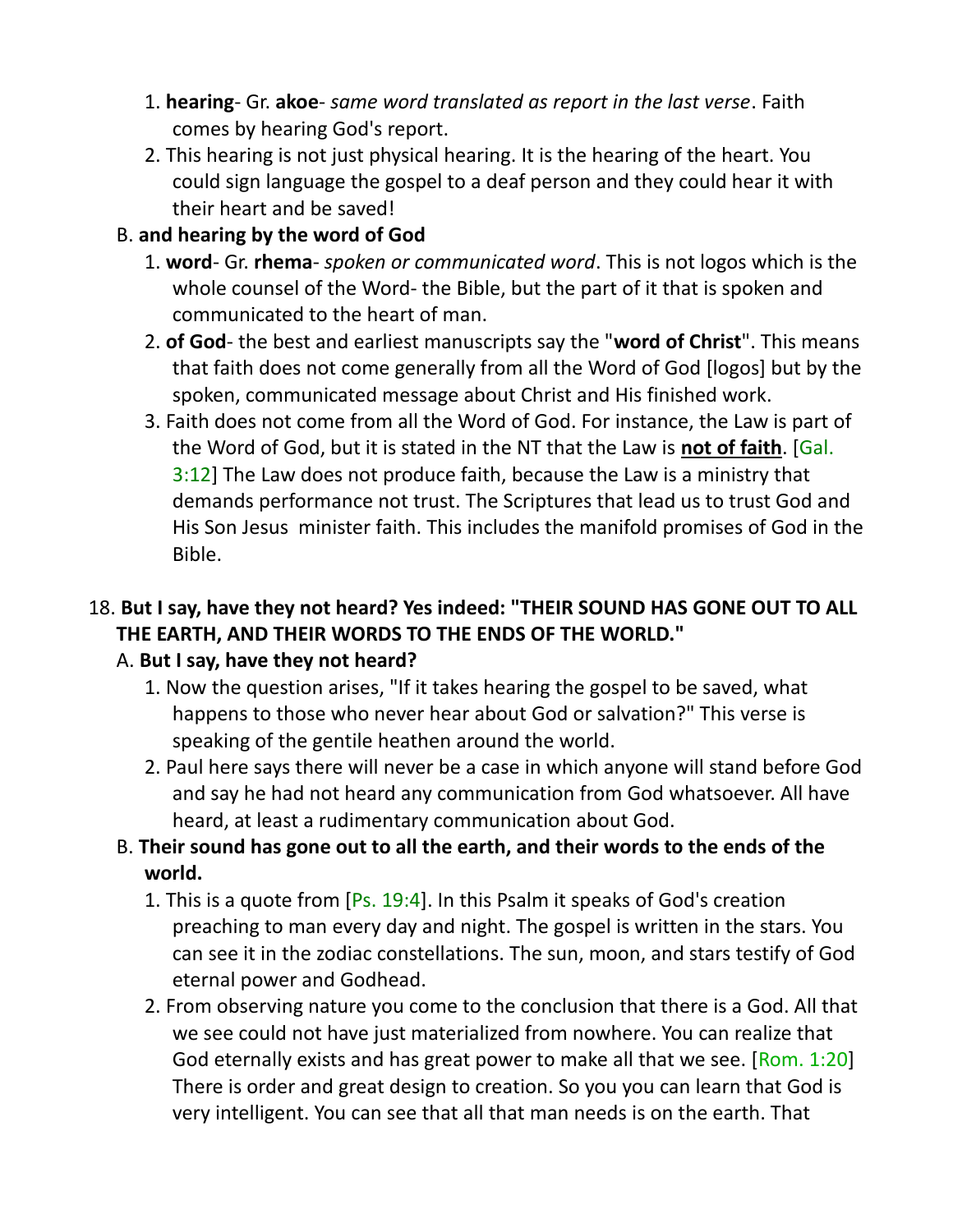shows the care of God for man. These are enough for man to call out for God. Within man is a conscience that witnesses that he is sinful and worthy of death. [Rom. 1:32] So from outside of man and inside of man is enough for man to call upon God to save him and be merciful to him.

# 19. **But I say, did Israel not know? First Moses says: "I WILL PROVOKE YOU TO JEALOUSY BY THOSE WHO ARE NOT A NATION, I WILL MOVE YOU TO ANGER BY A FOOLISH NATION."**

- A. **But I say, did Israel not know?**
	- 1. Know what? That God would reject unbelieving Israel and turn to the Gentiles. Moses told Israel this in [Deut. 32:21]
- B. **First Moses says: I will provoke you to jealousy by those who are not a nation,**
	- 1. **provoke to jealousy** Gr. **parazeloo** *to incite to rivalry due to jealousy*
		- a. How can we incite Israel to rivalry if we are poor and defeated people? Israel knows about the covenant blessing of God both spiritually and naturally, including financially. We will not provoke Israel to jealousy by being broke and pathetic! We have the blessing of Abraham on us to prosper in every way. [Gal. 3:14]This is to incite to rivalry the nation of Israel.

# 2. **by those who are not a nation**

- a. **not a nation** Gr. **epi ouk ethnos** *upon a no-people; no ethnicity*
- b. the gentiles are a mixture of races. There is no one natural ethnic people that comprise the Gentiles. By God's blessing upon this no-people it would cause Israel to be jealous!
- c. Spiritually however the church is called a nation! We are a holy nation! [1 Pet. 2:9]

## C. **I will move you to anger by a foolish nation**

- 1. **anger** Gr. **parorgizo** *to be angered by those beside you*
- *2.* **foolish nation** Gr. **asunetos ethnos** *not understanding people*

# 20. **But Isaiah is very bold and says: "I WAS FOUND BY THOSE WHO DID NOT SEEK ME; I WAS MADE MANIFEST TO THOSE WHO DID NOT ASK FOR ME."**

# A. **But Isaiah is very bold and says**

- 1. **very bold** Gr. **apotolmao** *to dare*.
	- a. Isaiah dared to prophesy about the Gentiles being saved before Christ came. He was very bold to make this public announcement! It may have cost him his life! Tradition has it that he was sawed in two and not by a magician!
- B. **I was found by those who did not seek me**